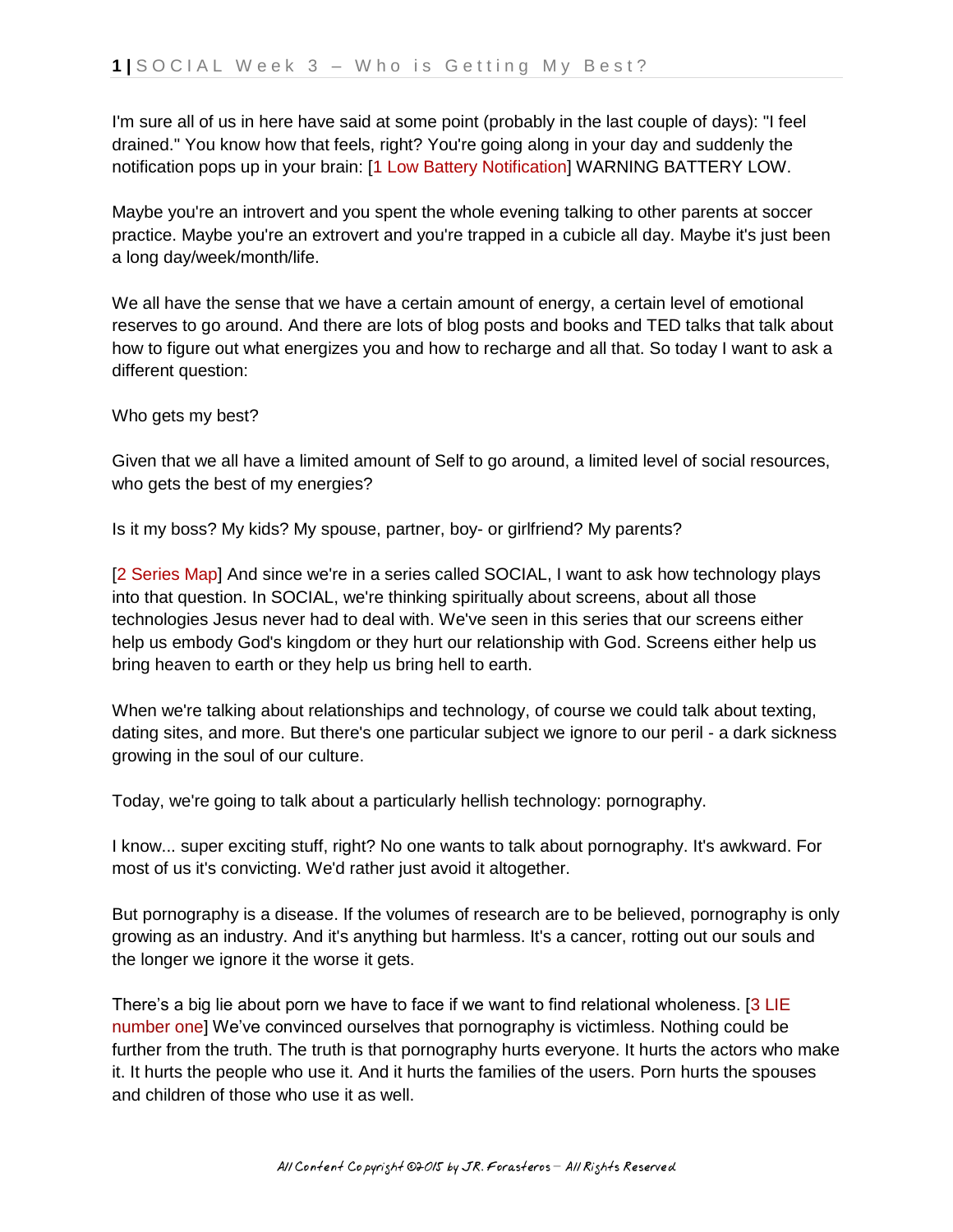Porn is toxic because porn hurts our relationships. It's like a hole in our gas tank, draining our relational energies far quicker than is safe or healthy. Porn creates injustice by reducing persons created in God's image to objects to be used for our pleasure. And the good news is that we don't have to be a porn-saturated church. We can be a people who puts our relationships first, who preserves and protect those we love (including ourselves) from the injustices of pornography.

[5 Infographic 1] So let's talk about porn. One of the first things we need to realize is that porn is *everywhere*. By and large, porn users feel isolated and alone, separated from everyone else by shame. But the reality is that pornography is *everywhere*. More than 1 in 10 of *every website* on the internet is pornographic (almost 25 million sites), and 25% of all search engine requests are pornographic (that's 68 million searches per day). 4o million Americans (that also more than 1 in 10) view porn regularly. And 7 out of 10 men age 18-24 visit porn sites at least once a month.

The myth is that porn is a male problem, but it's not. 1 out of 3 porn viewers in the US are female.

Porn is a *huge* deal, at least financially. In the US alone, pornography is a \$10 *billion* industry. In contrast, the NFL is on track to make \$9 billion this year, and that's by far the most lucrative professional sport.

Friends, we have a porn problem. That's the bad news. The good news is that we're not alone. Most of us struggle personally with porn. And those of us who don't love people who do.

We can talk about porn. We can overcome porn. The one thing we can't afford to do is *ignore* porn.

This is the moment where the big lie shows up. Many of us cross arms and lean back and think, "But porn isn't that big a deal. It doesn't hurt anyone."

Shouldn't we give more attention to sins like greed and wrathfulness and gossip - things that hurt other people? After all, the actors and models consent. And I'm doing in the privacy of my own home (or cubicle - a shockingly high number of persons admit to viewing porn at work!). So what's the big deal?

[Big lie graphic again?] The big deal is that porn *isn't* a victimless sin. Porn hurts everyone. Including the user.

[Scripture Slide] If you have a Bible, turn with me to Matthew 5. Obviously Jesus didn't have internet porn (and I don't think there was a huge magazine service that long before the printing press), but his words on lust readily include pornography.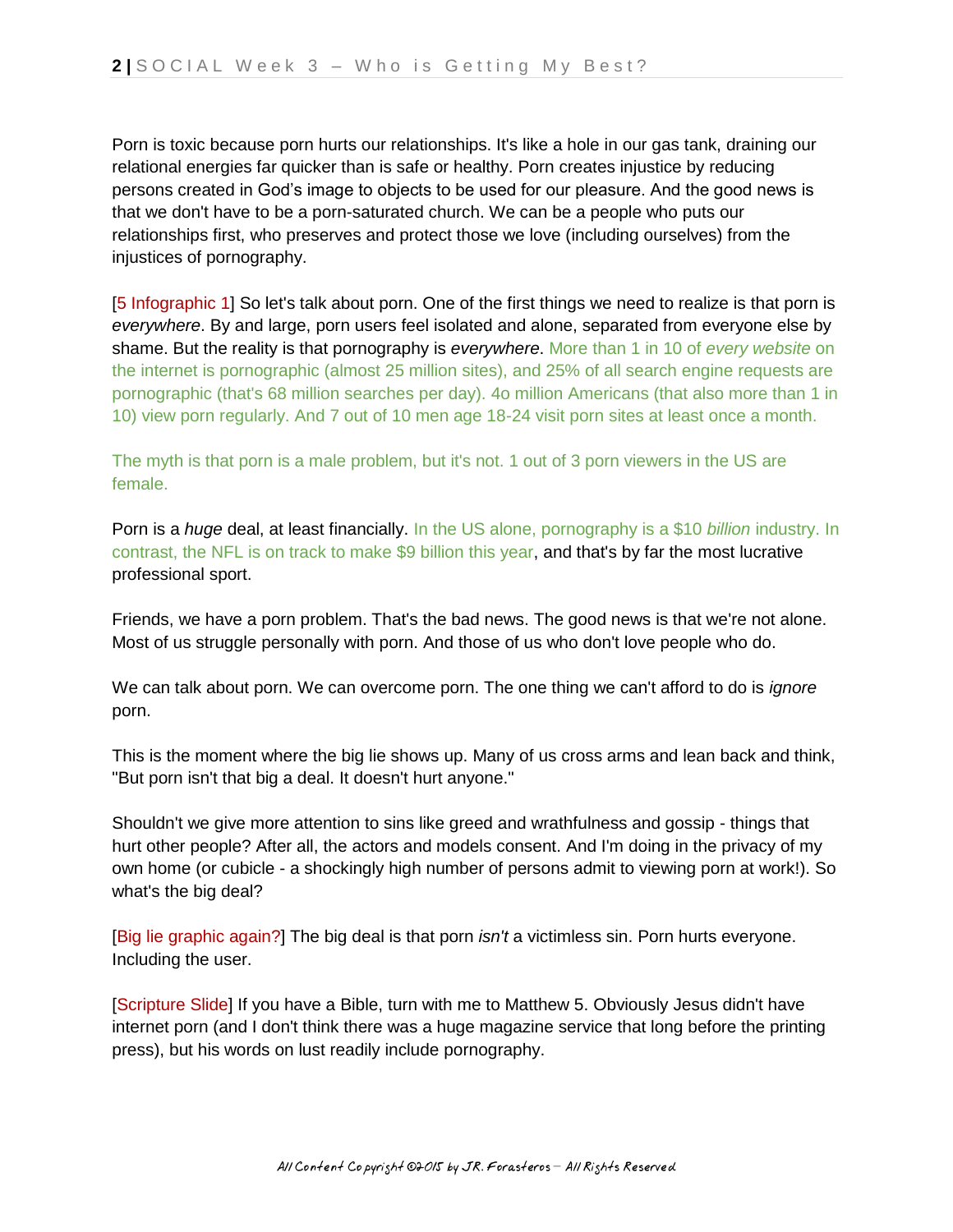This passage is from Jesus' famous Sermon on the Mount. In this sermon, Jesus is quoting laws from the Jewish faith, laws given by God to God's people, and reinterpreting them, calling his followers to a deeper faith.

So here, Jesus quotes the eighth commandment - Do not commit adultery. Let's read together how Jesus reimagines this commandment:

You have heard that it was said, 'You shall not commit adultery.' But I tell you that anyone who looks at a woman lustfully has already committed adultery with her in his heart. If your right eye causes you to stumble, gouge it out and throw it away. It is better for you to lose one part of your body than for your whole body to be thrown into hell. And if your right hand causes you to stumble, cut it off and throw it away. It is better for you to lose one part of your body than for your whole body to go into hell. -- Matthew 5:27-30

Jesus warns us that adultery is a symptom of a deeper problem - lust. Lust - one of the deadly sins - rots us from the inside out. Jesus says we need to pay attention to our hearts. And then, a bit of hyperbole - if your eye or hand causes you to sin, get rid of them. And you thought Jesus never talked about masturbation.

The truth about porn is that it's *not* victimless. Porn harms users and their families. Dr. MaryAnne Layden is a psychotherapist at the University of Pennsylvania Perelman School of Medicine. She has studied the long-term effects of pornography on users, their families and those who make porn.

She says of long-term porn users, "Having spent so much time in unnatural sexual experiences with paper, celluloid and cyberspace, they seem to find it difficult to have sex with a real human being. Pornography is raising their expectation and demand for types and amounts of sexual experiences; at the same time it is reducing their ability to experience sex." -- Dr. MaryAnne Layden

Those who are married or dating and use porn see an increased risk of separation and divorce, a decrease in intimacy and sexual satisfaction and more. Both married and single persons who regularly use porn become more cynical of marriage over time.

And perhaps most troubling is that regular porn users (especially male users) over time show an increased appetite for more graphic porn involving violence and younger and younger actors.

That's because porn's dirty little secret is that it's *addictive*. As much as any drug, pornography is designed to hook users - that's why so much of it is free. All of it is designed to hook you and wean you onto harder and harder stuff more and more often. Until eventually you're paying for it.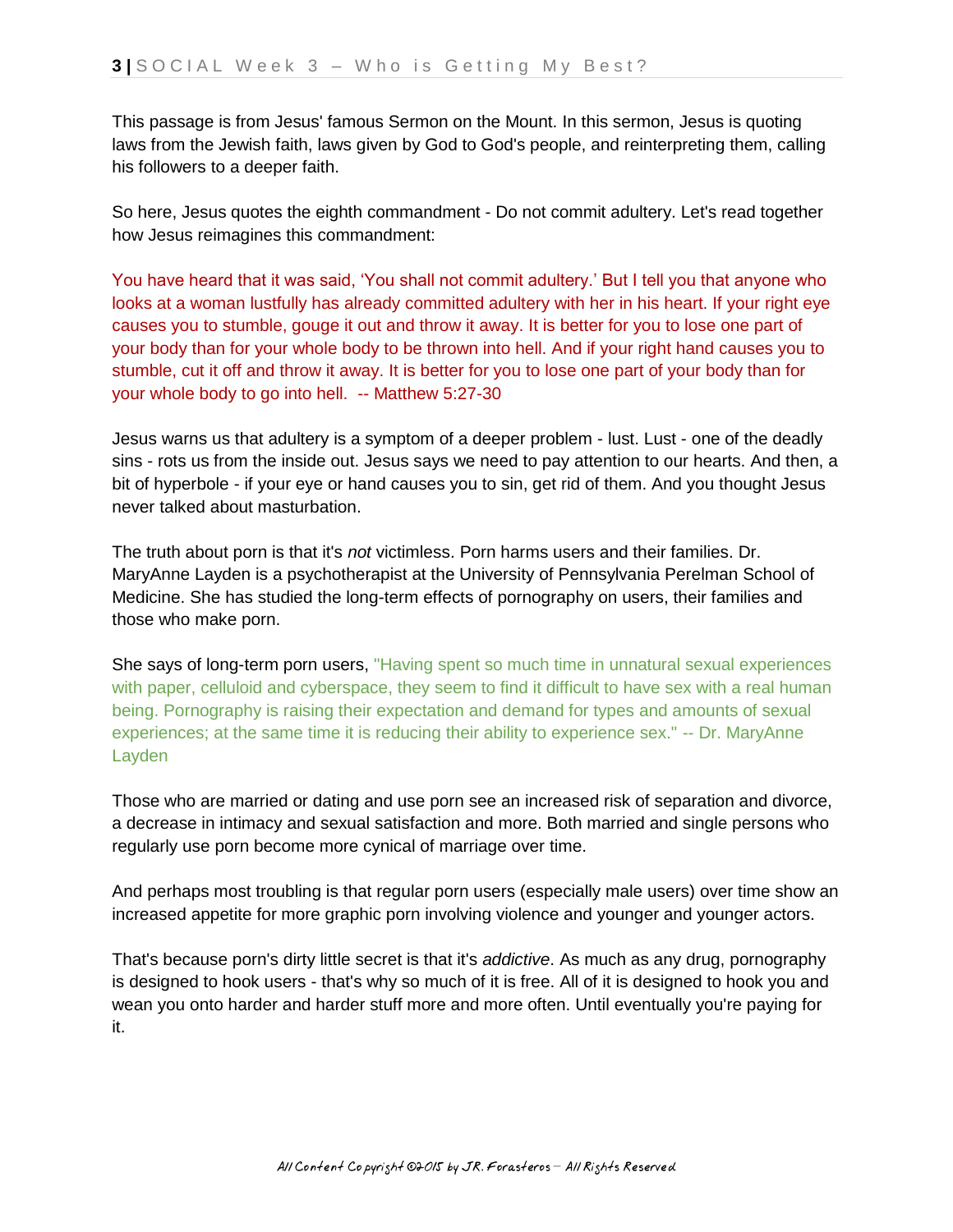The porn industry is carefully constructed to make money - *lots* of money. And everyone is hurt in the process: the people who use, the people the users love, and the actresses involved in the films.

We assume that because the actresses in porn signed on, that they are not victims. But that's far from the case. Dr. Layden, this time describing the plight of the porn stars, says, "Once [the pornography actresses] are in the industry they have high rates of substance abuse, typically alcohol and cocaine, depression, borderline personality disorder […] The experience I find most common among the performers is that they have to be drunk, high or dissociated in order to go to work. Their work environment is particularly toxic […] The terrible work life of the pornography performer is often followed by an equally terrible home life. They have an increased risk of sexually transmitted disease (including HIV), domestic violence and have about a 25% chance of making a marriage that lasts as long as 3 years." -- Dr. MaryAnne Layden

That's confirmed by former actresses like Jessie, who describe their time in the industry like this: [8 Quote] "People in the porn industry are numb to real life and are like zombies walking around. The abuse that goes on in this industry is completely ridiculous. The way these young ladies are treated is totally sick and brainwashing. I left due to the trauma I experienced even though I was only there a short time. I hung out with a lot of people in the adult industry, everybody from contract girls to gonzo actresses. Everybody has the same problems. Everybody is on drugs. It's an empty lifestyle trying to fill up a void. I became horribly addicted to heroine and crack. I overdosed at least three times, had tricks pull knives on me, have been beaten half to death..." - - Jessie, former adult film actress

The point is: real people are harmed to make porn. Porn destroys the lives of these actors especially women. To use porn is to participate in an industry that exploits the bodies of some for the pleasure of others. This is a clear injustice.

But God's vision of humanity is that every single person bears God's image. In the first creation story, in Genesis 1, God says this of every person on the planet:

God said, "Let us make humankind in our image, in our likeness, so that they may rule over the fish in the sea and the birds in the sky, over the livestock and all the wild animals, and over all the creatures that move along the ground." So God created humankind in his own image, in the image of God he created them; male and female he created them. -- Genesis 1:26-27

[We need this illustrated somehow] God created us to be in relationship with each other - that's what it means to bear God's image. To say that you and I and our children and the porn stars and the porn producers all bear God's image is to say that we are all created to be in *relationship* with each other.

Not to treat another human being as an object to be used for my pleasure. How many of us have seen a commercial selling something that has nothing to do with sex, but they plaster a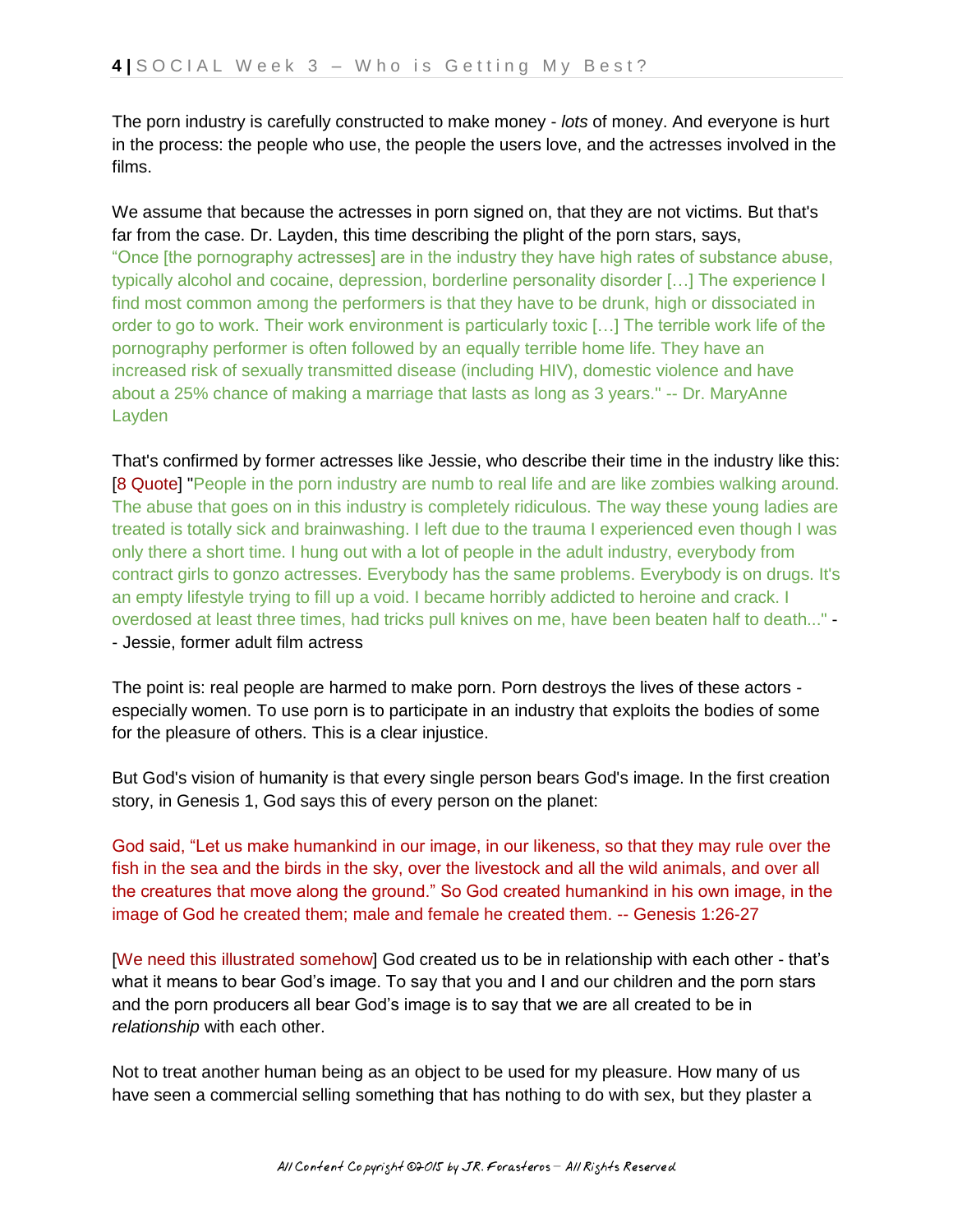curvy blonde in the frame? That's objectifying - treating a person as an object for pleasure. When we objectify a relational being created in the image of a relational God, we're hurting ourselves and them.

That's why it doesn't matter if we only look at the softcore stuff. That's why it doesn't matter that the actresses chose to be in it and the directors chose to make it and I can't take it down off the internet anyway so who is it really hurting at this point?

All our justifications fall flat because we are reducing someone who bears the image of an infinitely loving God to an object to be used for our pleasure. Using pornography is participating in injustice. Users are objectifiers. It's sinful. It's bringing Hell to Earth.

This is why porn is dangerous for kids, too, and the danger is only growing. Especially in the internet age, kids are finding and becoming addicted to porn earlier and earlier.

Today, the average age a kid sees porn for the first time is *nine years old*. And it's almost always at home, by accident. They find dad or mom's collection. Or they're playing on the computer, or your phone or tablet. And they come across a pop-up or a related video as they're doing homework.

Remember - pornographers design their products to be easily accessible. They WANT our kids to stumble across their highly addictive products as early as possible. More addicts means more money for them.

[9 Infographic 2] But for kids and teens, access to professionally produced porn is only the tip of the iceberg. Both mobile technology and the ready availability of porn are forming teens and children in dangerous ways. Sexting has become more-or-less normalized among teens (and in case you don't know what sexting is, it's just what it sounds like... sending naked pictures of yourself to a friend or friends). More than 1 in 5 teens have sent nude or partially nude pictures to their friends or a person they want to hook up with. And of sexters, most of them (3 out of 5) admit they were pressured to send nude images at least once. Almost 1 in 5 of the persons who *receive* sext images share them with at least one other person.

Apps like Snapchat were created specifically to make sexting easier (and less traceable). All of this feeds what teens and young adults call the hookup culture. Hook Up culture is again, essentially what it sounds like - two individuals engaging in some kind of physical activity (from making out to intercourse) - without any romantic relationship surrounding it. Though college hookup culture gets most media attention - and like everything the media covers, is prone to exaggeration.

The bottom line is that kids are growing up in a world where they're taught that being objectified (or objectifying someone else) is GOOD. That being treated like an object is what love feels like - and nothing could be further from the truth. Love is a relational energy that celebrates the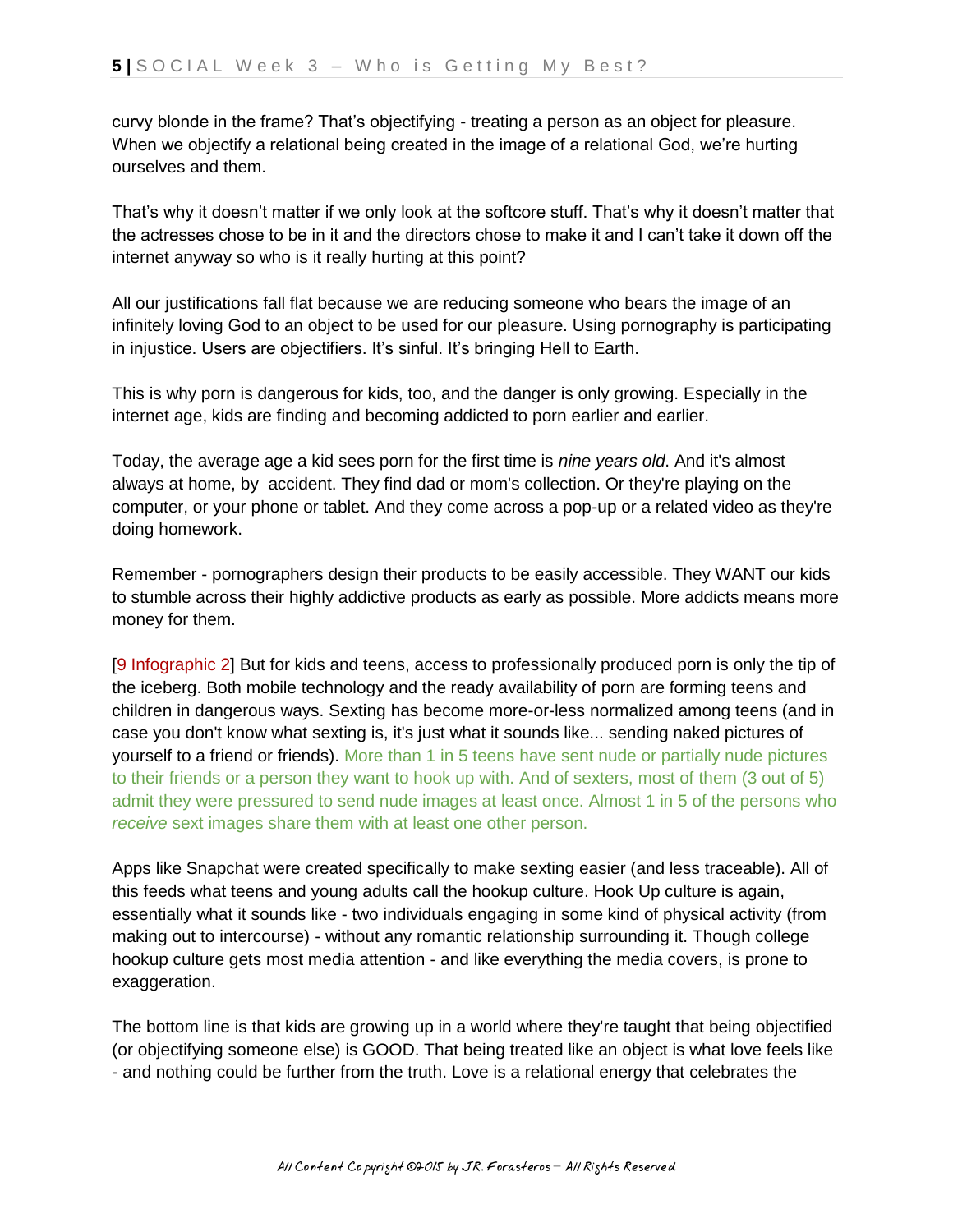whole of the Other. Love doesn't say, "What can you do for me?" but rather "What can I do for you?"

[10 Net Nanny, PhoneSheriff] There are lots of great technologies out there to help you protect your kids (several are listed on the parents' resource we put out for you). But let's face the ugly truth: we can't protect our kids forever. Whether they're at a friend's house, on *their* instant messenger or phone. When they're at school. When they're innocently browsing and stumble across something.

[11 Parents and kids Talking] Our kids will encounter stuff they shouldn't see. So the most important thing you can do as a parent is *make it okay to talk about*. I know talking about porn is awkward (hello... doing a whole message on it here). But don't make your kids bring it up with you. Be the adult, the parent, and broach the conversation. Let them know why those images aren't okay to look at, and make sure they know they can talk to you.

If there's one thing you can get across to your kids, help them understand that those images/videos turn PEOPLE into OBJECTS. People are relational because we are made in the image of God who is relational. Therefore people are meant to be loved and cared for. Objects are used for our satisfaction or to help us. And when they are no longer useful, we throw them away. PEOPLE are not OBJECTS. Don't treat them like they are.

Teach your kids that they were created to be in relationships, not to be objects. Teach them that they are precious, beautiful creations who deserve all the love and respect we pay to the highest dignitaries. Teach them it's okay to say no. Teach them it's okay to ask questions.

Friends, we have some decisions to make. We cannot deny the prevalence of porn in our culture. None of us is immune from its effects, because porn hurts everyone. People are not objects to be used for our pleasure. To do so is sin. It's injustice. It brings Hell, not Heaven into our homes, onto our screens.

[Big lie picture again] Porn hurts the people who use porn. Porn hurts their families. Porn destroys the lives of the people who make porn. And porn is shaping our future generations to be cynical when it comes to love, to commitment, to marriage.

Let's be a church who stands against porn. Let's love the image of God in every person, including the porn stars. Including ourselves. Including our children.

Let's not be afraid to talk about porn, about our struggles with porn. Because porn is a disease that thrives in the dark and dies in the light.

I want to offer some space here at the close to consider how we can resist pornography. On your seats this morning were some handouts - these have some resources for you.